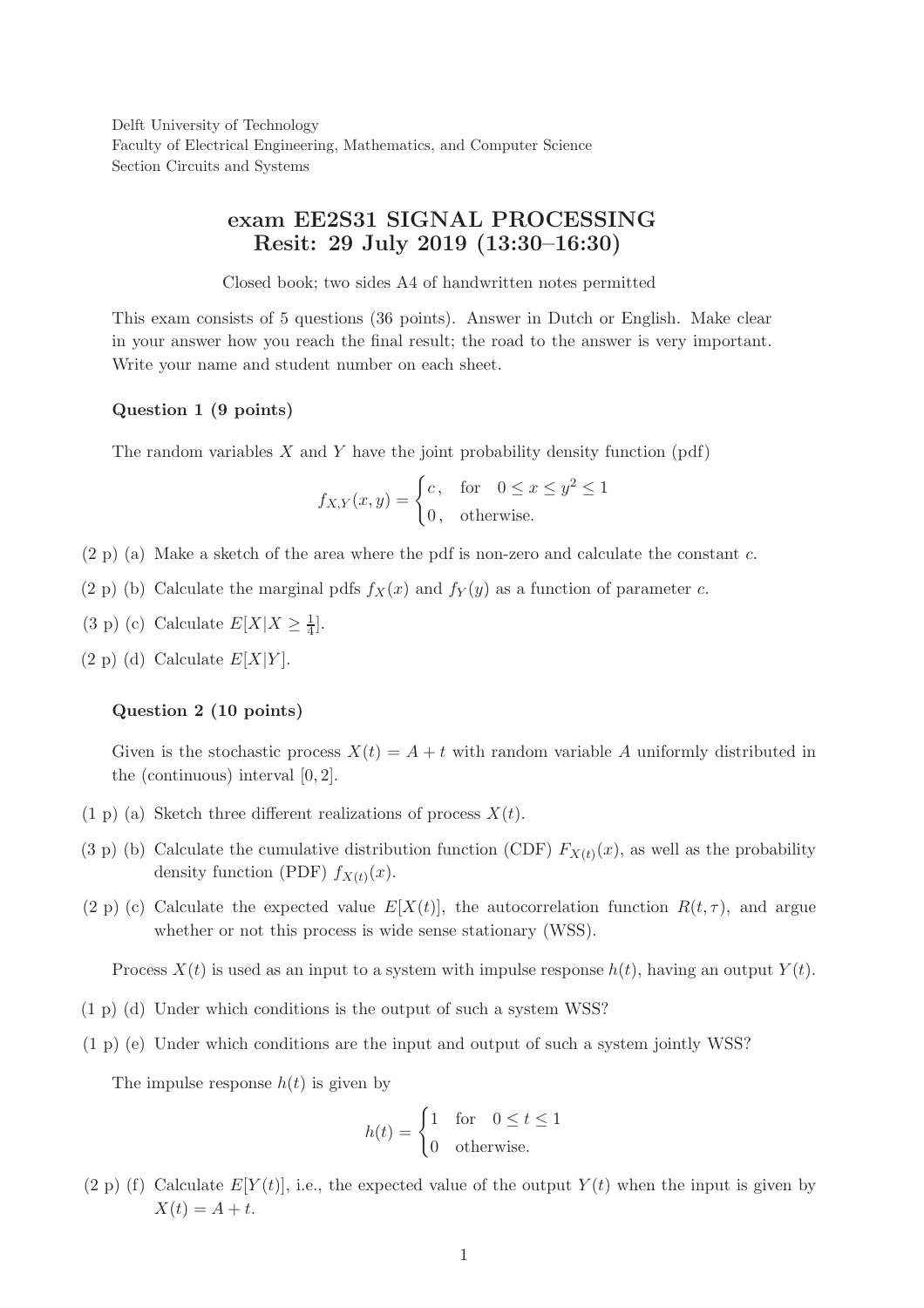#### Question 3 (5 points)

Let  $G_1(\omega)$  be the DTFT of the sequence  $g_1[n]$  in figure  $(a)$ :



- (a) Determine the DTFT of the other sequence,  $g_2[n]$ , in terms of  $G_1(\omega)$ . (Note: do not evaluate  $G_1(\omega)$  explicitely!)
- (b) Take  $N = 8$ . What is the DFT of  $g_1[n]$   $(n = 0, \dots, N-1)$ , expressed in terms of  $G_1(\omega)$ ?
- (c) How does the DFT of  $g_1[n]$  change if we take  $N = 16$  or  $N = 4$ ? Explain using a drawing of the spectrum.
- (d) What changes if the DFT of  $g_2[n]$  is taken (using  $N = 8$ )? Explain using a drawing.

## Question 4 (6 points)

We are given a real analog signal  $x_a(t)$  with spectrum given as follows:



Think e.g. of a GSM signal at a carrier frequency slightly below 800 MHz.

- (a) For this case, what is the Nyquist rate?
- (b) What sample rate do you need at least to describe the signal?

We consider three techniques to demodulate and sample the signal.